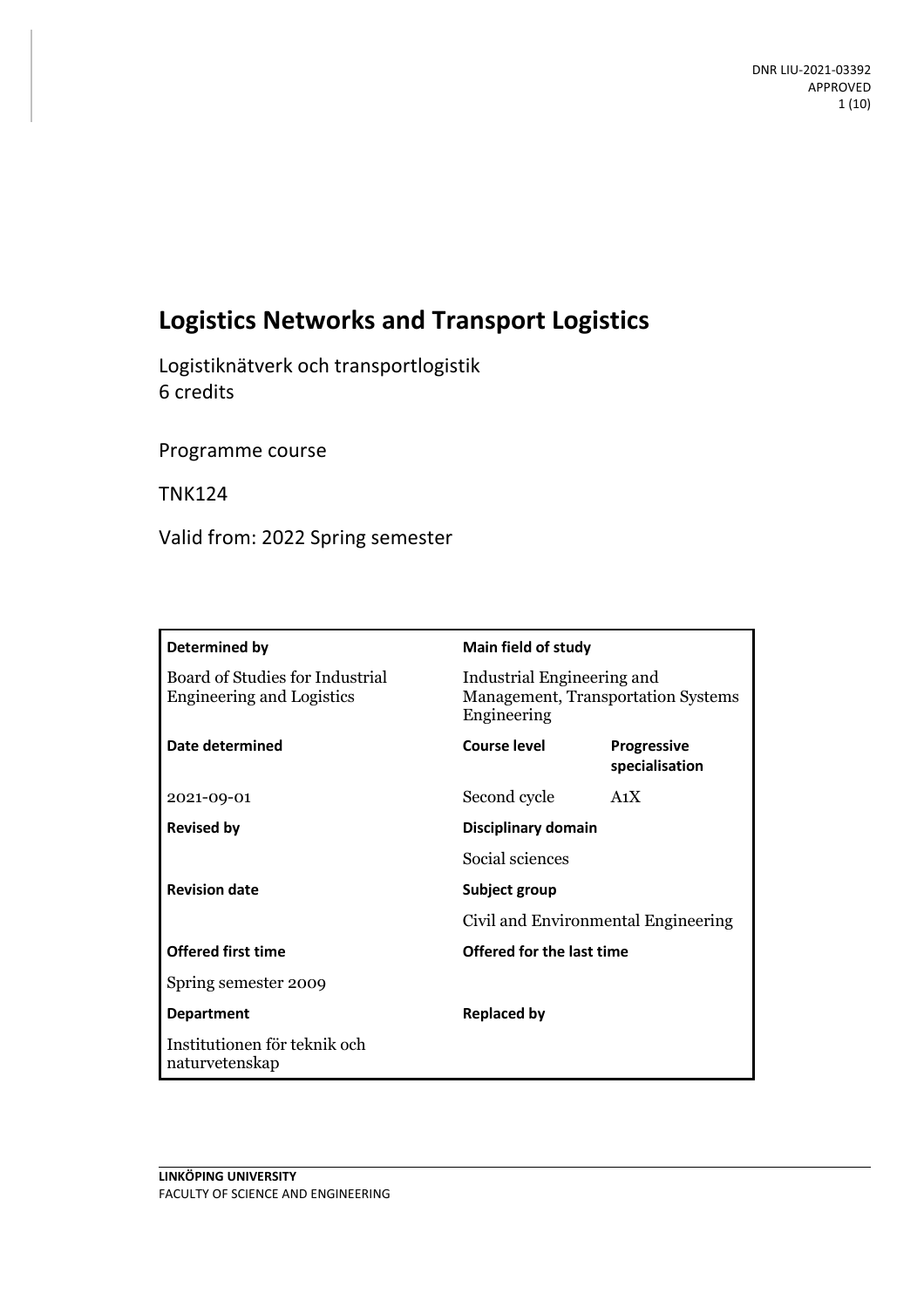## Course offered for

- Master's Programme in Intelligent Transport Systems and Logistics
- Master of Science in Communications, Transport and Infrastructure

## Prerequisites

Basic courses in economic, logistics, optimization and simulation. Basic knowledge of AMPL or other mathematical modelling language. Basic programming skills.

## Intended learning outcomes

The aim of the course is for students to gain a deep understanding of how different systems for transport logistics can be modeled and analyzed from a network perspective. In particular, the role of transport as an enabler of competitive supply chains and logistics networks is discussed. After the course, students should be able to:

- account for different advantages and disadvantages of different modes of transport and how the choice of mode of transport affects revenues and costs for actors involved in the supply chain, from supplier to customer
- know different methods and planning techniques in transport logistics
- know risk and responsibility in both procurement and distribution
- know the basics of how a logistics network is structured
- understand the importance of warehousing and transport from the
- perspective of the network and the individual company.<br>• know how basic functions of business systems and advanced planning
- systems support planning in a network perspective.<br>• structure smaller planning problems, and develop smaller planning models or models for scenario analysis and be able to analyze and critically examine results achieved in strategic network planning with the help of planning
- models.<br>• solve logistics-related planning problems with optimization methods, and analyze and draw conclusions about the problem from the solutions
- generated.<br>• know and understand the basic route planning problem, as well as different variants and extensions of that problem.<br>• understand the impact of e-commerce on a supply chain.<br>• know and understand how collaboration and more efficient planning can
- 
- contribute to increased sustainability.<br>• know different ways to measure transports and transport efficiency.<br>• use mathematical models to propose cost allocation in collaboration within
- 
- logistics networks and transport.<br>• analyze the effects of decisions within Multi-level inventory management
- and Supplier-controlled inventory.

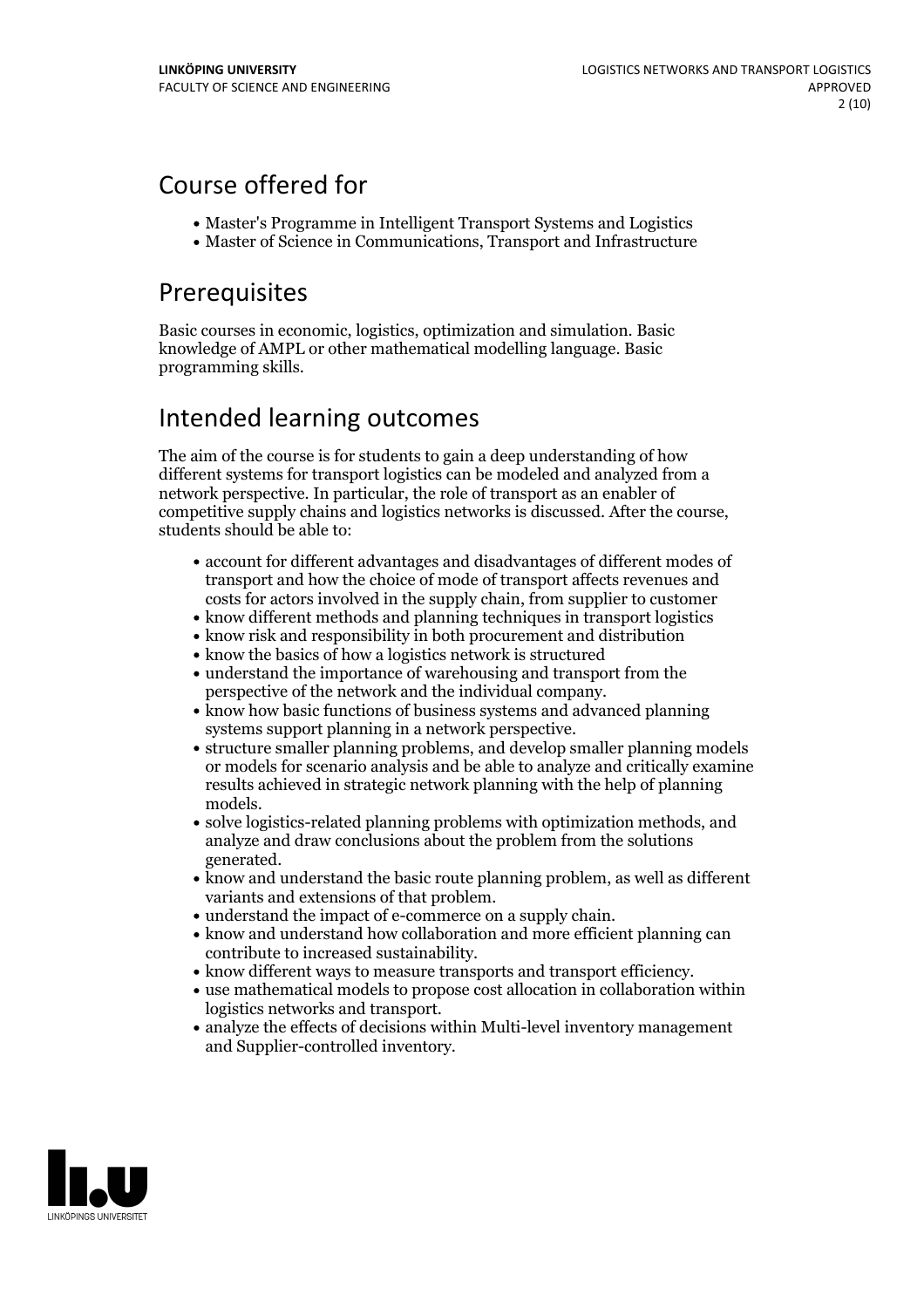## Course content

The course deals with transport logistics and distribution problems in logistics networks. The course shows how quantitative approaches can be used to analyze a supply chain as part of a network, as well as the necessity to consider the whole of a system to avoid sub-optimization. The course contains the following elements:

Part 1: Distribution and transport logistics

- Freight transport & choice of means of transport (truck, railway, boat, train, air, pipeline)
- Planning of terminals, warehouses and storage
- Transport planning and cost analysis
- Third party logistics and pricing
- Supplier-controlled warehouse
- Multi-modal transport
- Cross-docking
- Merge-in-transit
- Postponement and planned delay
- CombiTerms, INCOTerms

Part 2: Logistics networks and distribution networks

- Analysis of logistics networks from terminology to models
- Business systems and advanced planning systems in relation to logistics networks
- Strategic network planning

Part 3: Transport Optimization

- Route planning and transport planning
- Heuristics for route planning
- Route planning and e-commerce

Part 4: Environmental logistics, city logistics, and cooperation and coordination in supply networks

- Sustainable city logistics
- $\bullet$  Analysis of the choice of packaging
- Measurement in transports
- Cost sharing in transport cooperation
- Collaboration: supplier-controlled warehouse & multi-level warehouse management

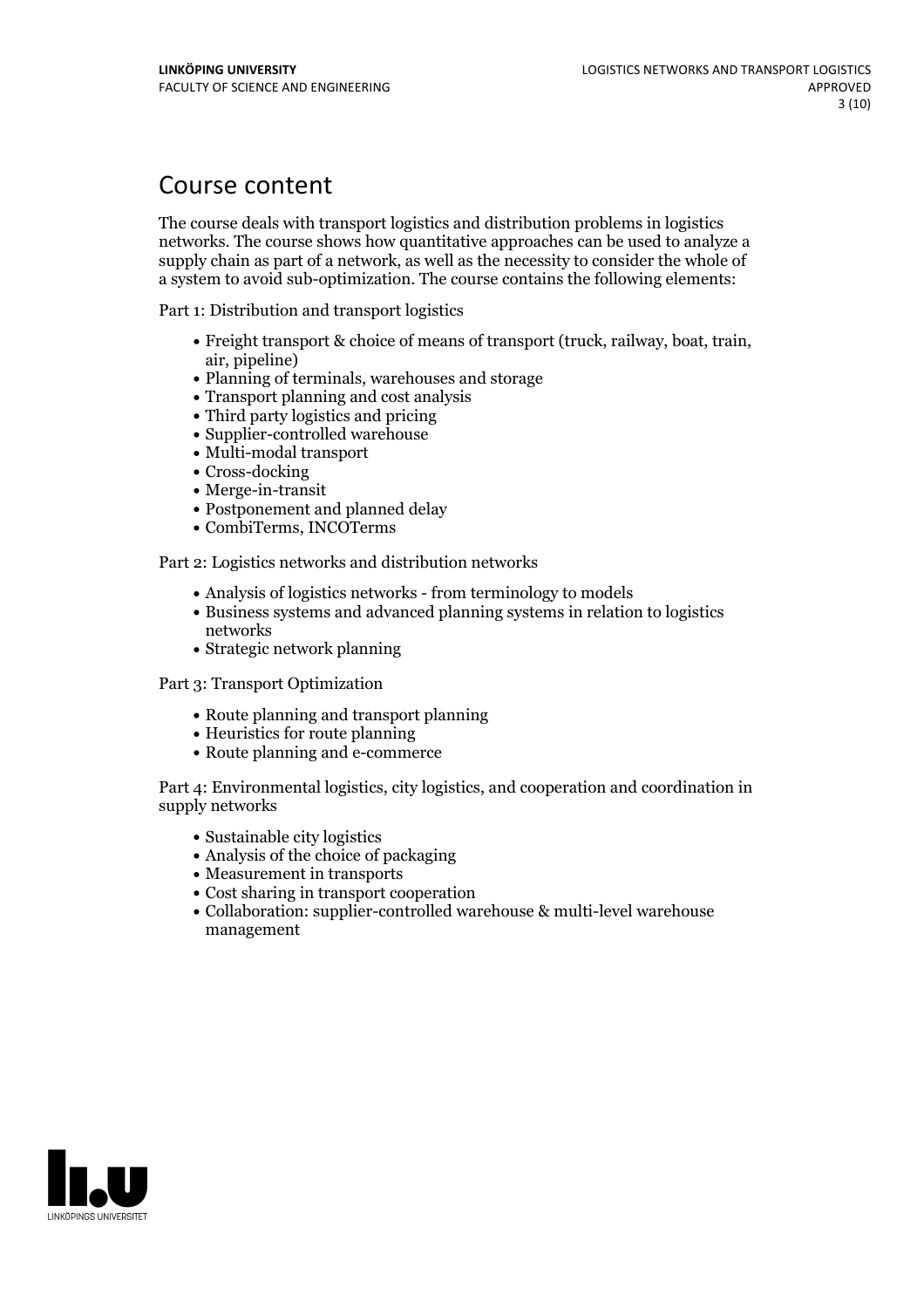## Teaching and working methods

The course is delivered using lectures, seminars, lessons, laboratory work and smaller projects. On lectures, the basic theory is presented. The seminars are used to present and discuss the different case studied in the course, as well as some games. Seminars are also used for problem solving of larger problems relating to the course content. On the laboratory work, larger problems are formulated using standard and commercial software.

## Examination

| TEN <sub>1</sub> | Exam.              | 3 credits | U, 3, 4, 5 |
|------------------|--------------------|-----------|------------|
| PRA <sub>1</sub> | Project assignment | 2 credits | U.G        |
| LAB <sub>1</sub> | Laboratory work    | 1 credits | U.G        |
| $\sim$ $\sim$    |                    |           |            |

Good projects & Laboratory work, with corresponding reports, may lead to higher course grade than grade on the individual assignments.

## Grades

Four-grade scale, LiU, U, 3, 4, 5

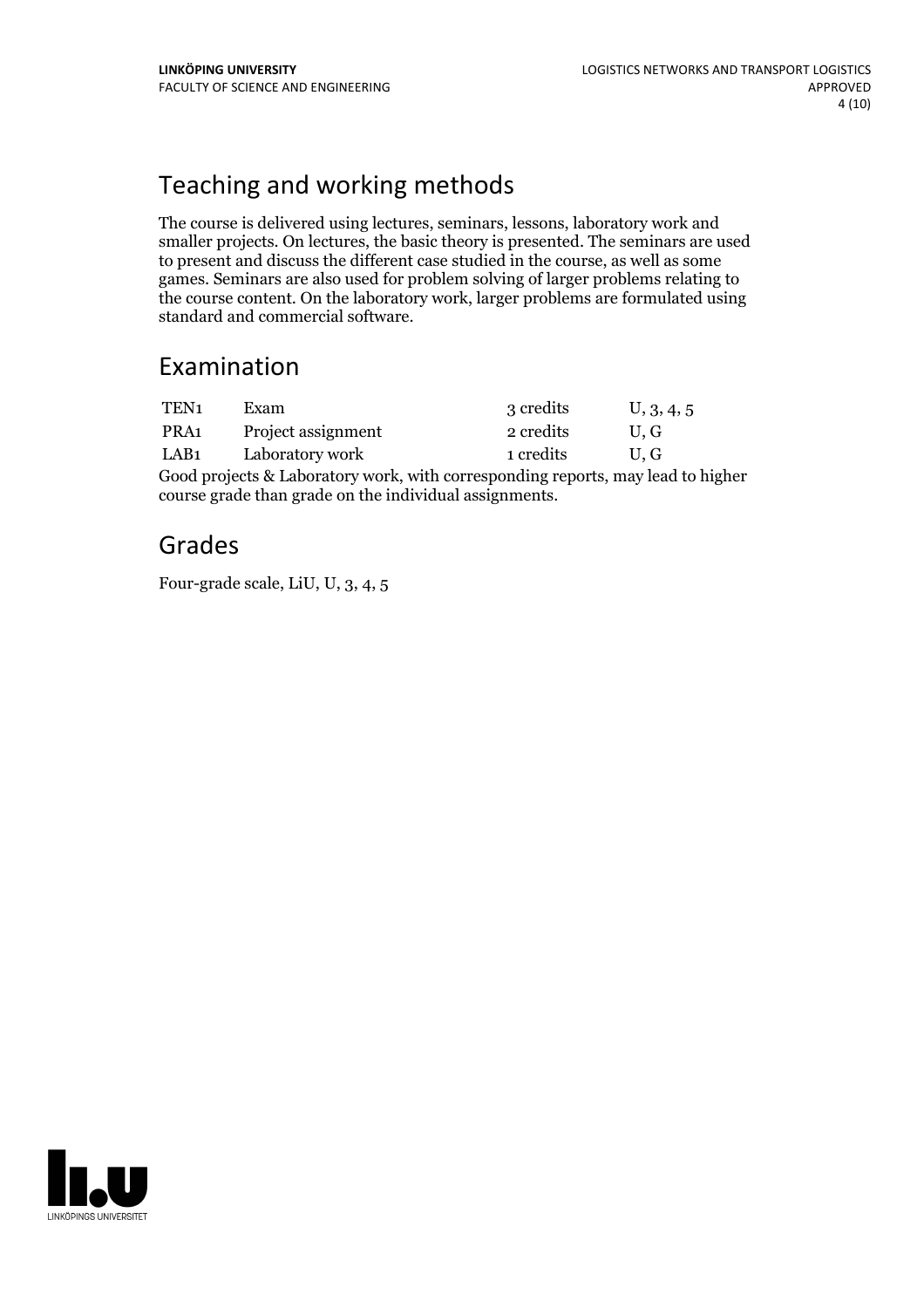## Other information

Supplementary courses:

Project course in Communications- and transport systems

#### **About teaching and examination language**

The teaching language is presented in the Overview tab for each course. The examination language relates to the teaching language as follows:

- If teaching language is "Swedish", the course as a whole could be given in Swedish, or partly in English. Examination language is Swedish, but parts
- of the examination can be in English. If teaching language is "English", the course as <sup>a</sup> whole is taught in English. Examination language is English. If teaching language is "Swedish/English", the course as <sup>a</sup> whole will be
- taught in English if students without prior knowledge of the Swedish language participate. Examination language is Swedish or English depending on teaching language.

### **Other**

The course is conducted in a manner where both men's and women's experience and knowledge are made visible and developed.

The planning and implementation of a course should correspond to the course syllabus. The course evaluation should therefore be conducted with the course syllabus as a starting point.

If special circumstances prevail, the vice-chancellor may in a special decision specify the preconditions for temporary deviations from this course syllabus, and delegate the right to take such decisions.

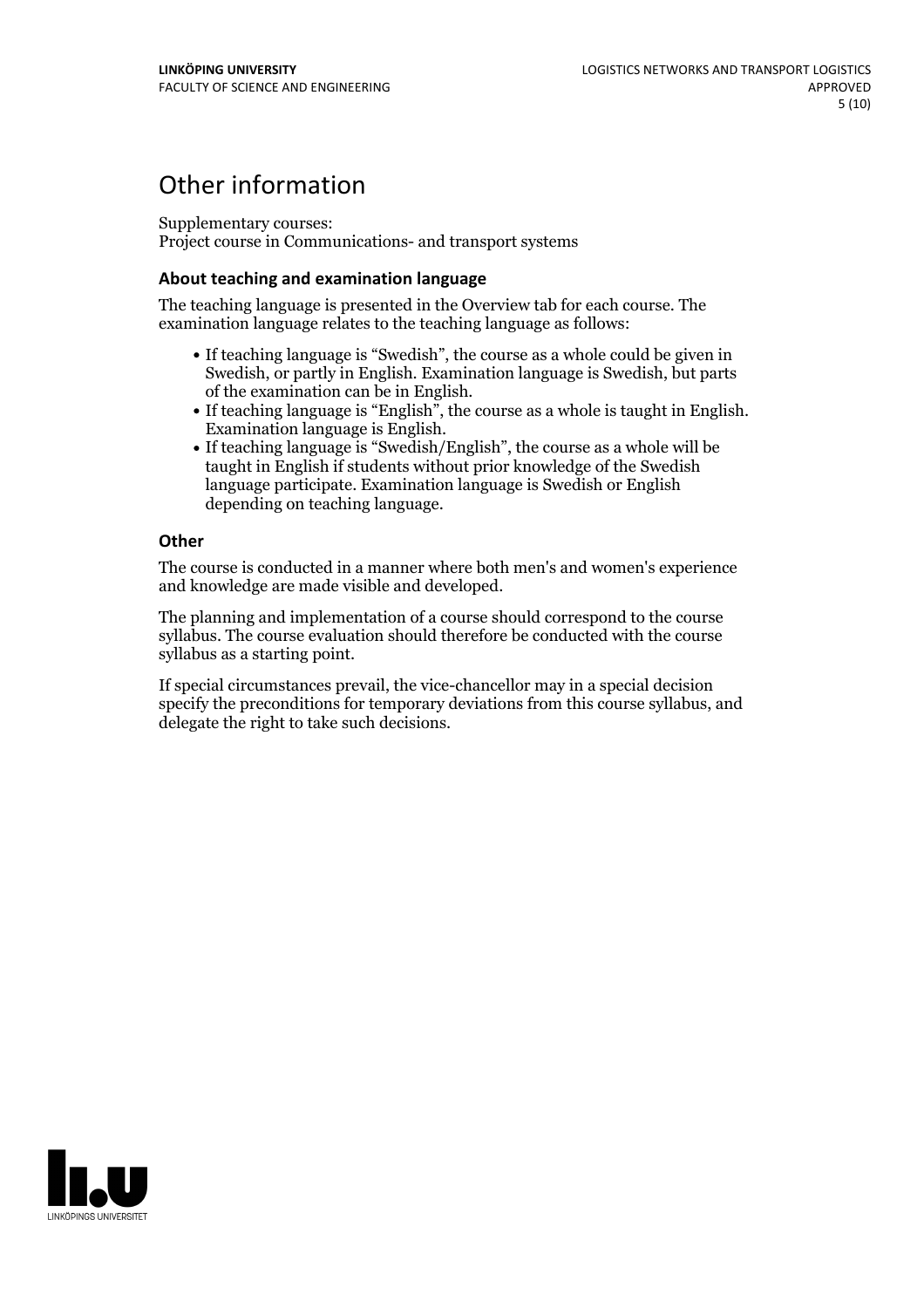## **Common rules**

### Course syllabus

A syllabus must be established for each course. The syllabus specifies the aim and contents of the course, and the prior knowledge that a student must have in order to be able to benefit from the course.

## Timetabling

Courses are timetabled after a decision has been made for this course concerning its assignment to a timetable module.

### Interruption in and deregistration from a course

The LiU decision, Guidelines concerning confirmation of participation in education (Dnr LiU-2020-02256), states that interruptions in study are to be recorded in Ladok. Thus, all students who do not participate in a course for which they have registered must record the interruption, such that the registration on the course can be removed. Deregistration from or interrupting a course is carried out using <sup>a</sup> web-based form: https://www.lith.liu.se/for- [studenter/kurskomplettering?l=en.](https://www.lith.liu.se/for-studenter/kurskomplettering?l=en)

## Cancelled courses and changes to the course syllabus

Courses with few participants (fewer than 10) may be cancelled or organised in a manner that differs from that stated in the course syllabus. The Dean is to deliberate and decide whether a course is to be cancelled or changed from the course syllabus.

## Guidelines relating to examinations and examiners

For details, see Guidelines for education and examination for first-cycle and second-cycle education at Linköping University, Dnr LiU-2020-04501 [\(http://styrdokument.liu.se/Regelsamling/VisaBeslut/917592\)](http://styrdokument.liu.se/Regelsamling/VisaBeslut/917592).

An examiner must be employed as a teacher at LiU according to the LiU Regulations for Appointments, Dnr LiU-2021-01204 [\(https://styrdokument.liu.se/Regelsamling/VisaBeslut/622784](https://styrdokument.liu.se/Regelsamling/VisaBeslut/622784)). For courses in second-cycle, the following teachers can be appointed as examiner: Professor (including Adjunct and Visiting Professor), Associate Professor (including Adjunct), Senior Lecturer (including Adjunct and Visiting Senior Lecturer), Research Fellow, or Postdoc. For courses in first-cycle, Assistant Lecturer (including Adjunct and Visiting Assistant Lecturer) can also be appointed as examiner in addition to those listed for second-cycle courses. In exceptional cases, a Part-time Lecturer can also be appointed as an examiner at both first- and second cycle, see Delegation of authority for the Board of Faculty of Science and Engineering.

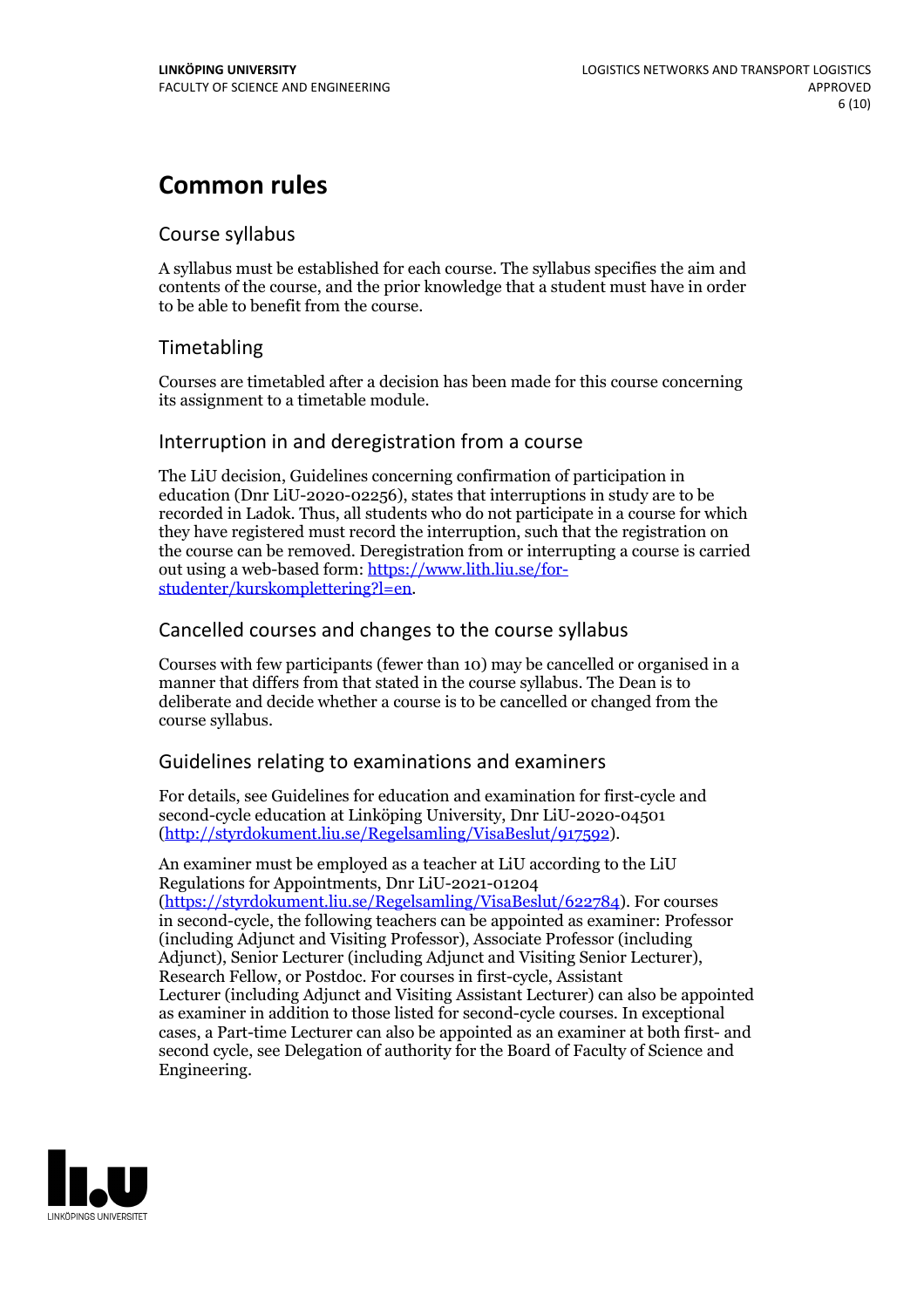## Forms of examination

#### **Principles for examination**

Written and oral examinations and digital and computer-based examinations are held at least three times a year: once immediately after the end of the course, once in August, and once (usually) in one of the re-examination periods. Examinations held at other times are to follow a decision of the faculty programme board.

Principles for examination scheduling for courses that follow the study periods:

- courses given in VT1 are examined for the first time in March, with re-examination in June and August
- courses given in VT2 are examined for the first time in May, with re-examination in August and October
- courses given in HT1 are examined for the first time in October, with re-examination in January and August
- courses given in HT2 are examined for the first time in January, with re-examination in March and in August.

The examination schedule is based on the structure of timetable modules, but there may be deviations from this, mainly in the case of courses that are studied and examined for several programmes and in lower grades (i.e. 1 and 2).

Examinations for courses that the faculty programme board has decided are to be held in alternate years are held three times during the school year in which the course is given according to the principles stated above.

Examinations for courses that are cancelled orrescheduled such that they are not given in one or several years are held three times during the year that immediately follows the course, with examination scheduling that corresponds to the scheduling that was in force before the course was cancelled or rescheduled.

When a course, or a written examination (TEN, DIT, DAT), is given for the last time, the regular examination and two re-examinations will be offered. Thereafter, examinations are phased out by offering three examinations during the following academic year at the same times as the examinations in any substitute course. If there is no substitute course, three examinations will be offered during re- examination periods during the following academic year. Other examination times are decided by the faculty programme board. In all cases above, the examination is also offered one more time during the academic year after the following, unless the faculty programme board decides otherwise. In total, 6 re-examinations are offered, of which 2 are regular re-examinations. In the examination registration system, the examinations given for the penultimate time and the last time are denoted.

If a course is given during several periods of the year (for programmes, or on different occasions for different programmes) the faculty programme board or boards determine together the scheduling and frequency of re-examination occasions.

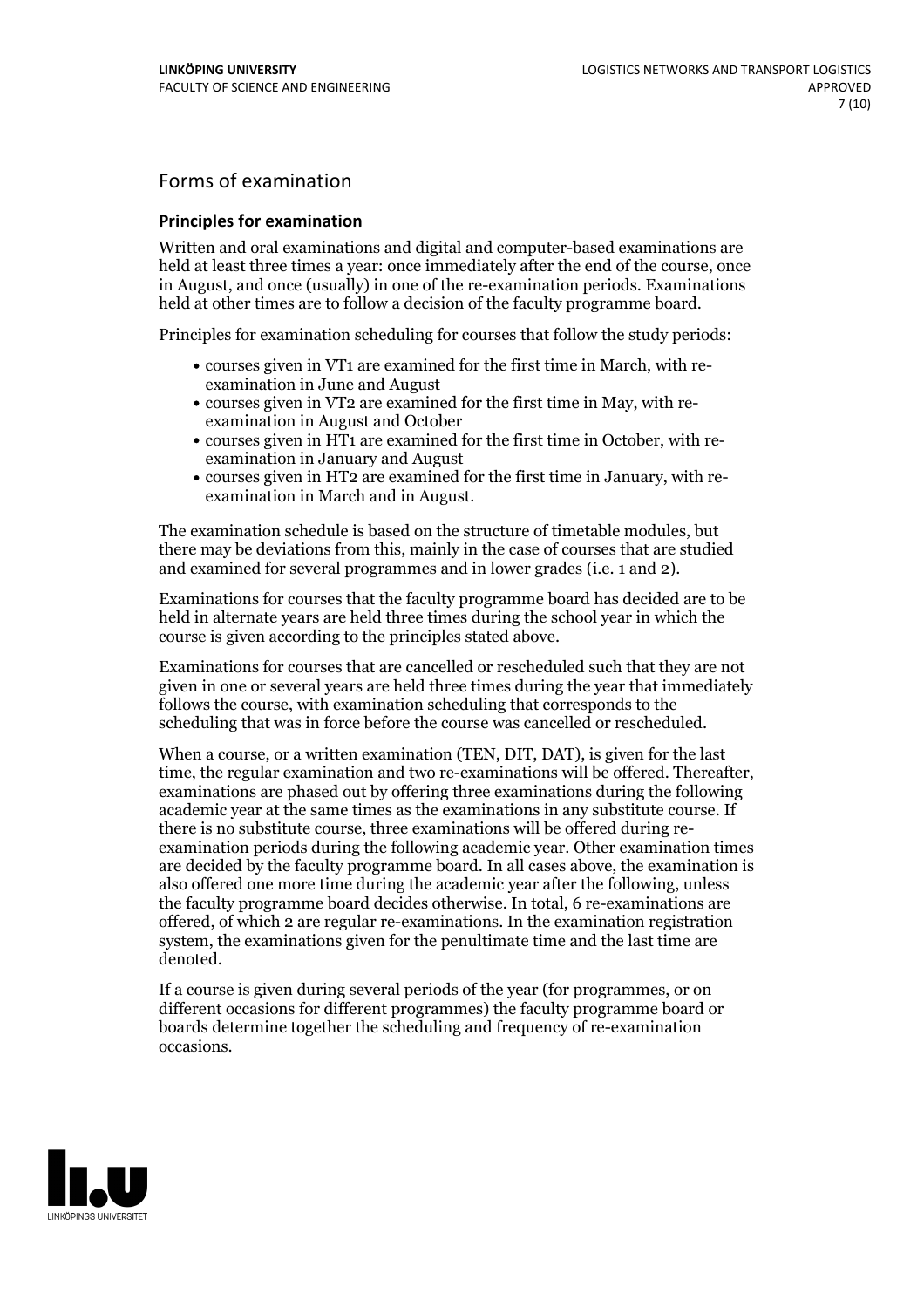### **Retakes of other forms of examination**

Regulations concerning retakes of other forms of examination than written examinations and digital and computer-based examinations are given in the LiU guidelines for examinations and examiners, [http://styrdokument.liu.se/Regelsamling/VisaBeslut/917592.](http://styrdokument.liu.se/Regelsamling/VisaBeslut/917592)

#### **Course closure**

For Decision on Routines for Administration of the Discontinuation of Educational Programs, Freestanding Courses and Courses in Programs, see DNR LiU-2021-04782. After a decision on closure and after the end of the discontinuation period, the students are referred to a replacement course (or similar) according to information in the course syllabus or programme syllabus. If a student has passed some part/parts of a closed program course but not all, and there is an at least partially replacing course, an assessment of crediting can be made. Any crediting of course components is made by the examiner.

### **Registration for examination**

In order to take an written, digital or computer-based examination, registration in advance is mandatory, see decision in the university's rule book [https://styrdokument.liu.se/Regelsamling/VisaBeslut/622682.](https://styrdokument.liu.se/Regelsamling/VisaBeslut/622682) An unregistered student can thus not be offered a place. The registration is done at the Student Portal or in the LiU-app during the registration period. The registration period opens 30 days before the date of the examination and closes 10 days before the date of the examination. Candidates are informed of the location of the examination by email, four days in advance.

### **Code of conduct for students during examinations**

Details are given in a decision in the university's rule book: <http://styrdokument.liu.se/Regelsamling/VisaBeslut/622682>.

#### **Retakes for higher grade**

Students at the Institute of Technology at LiU have the right to retake written examinations and digital and computer-based examinations in an attempt to achieve a higher grade. This is valid for all examination components with code "TEN", "DIT" and "DAT". The same right may not be exercised for other examination components, unless otherwise specified in the course syllabus.

A retake is not possible on courses that are included in an issued degree diploma.

#### **Grades**

The grades that are preferably to be used are Fail (U), Pass (3), Pass not without distinction  $(4)$  and Pass with distinction  $(5)$ .

- Grades U, 3, 4, 5 are to be awarded for courses that have written or digital examinations.<br>• Grades Fail (U) and Pass (G) may be awarded for courses with a large
- degree of practical components such as laboratory work, project work and

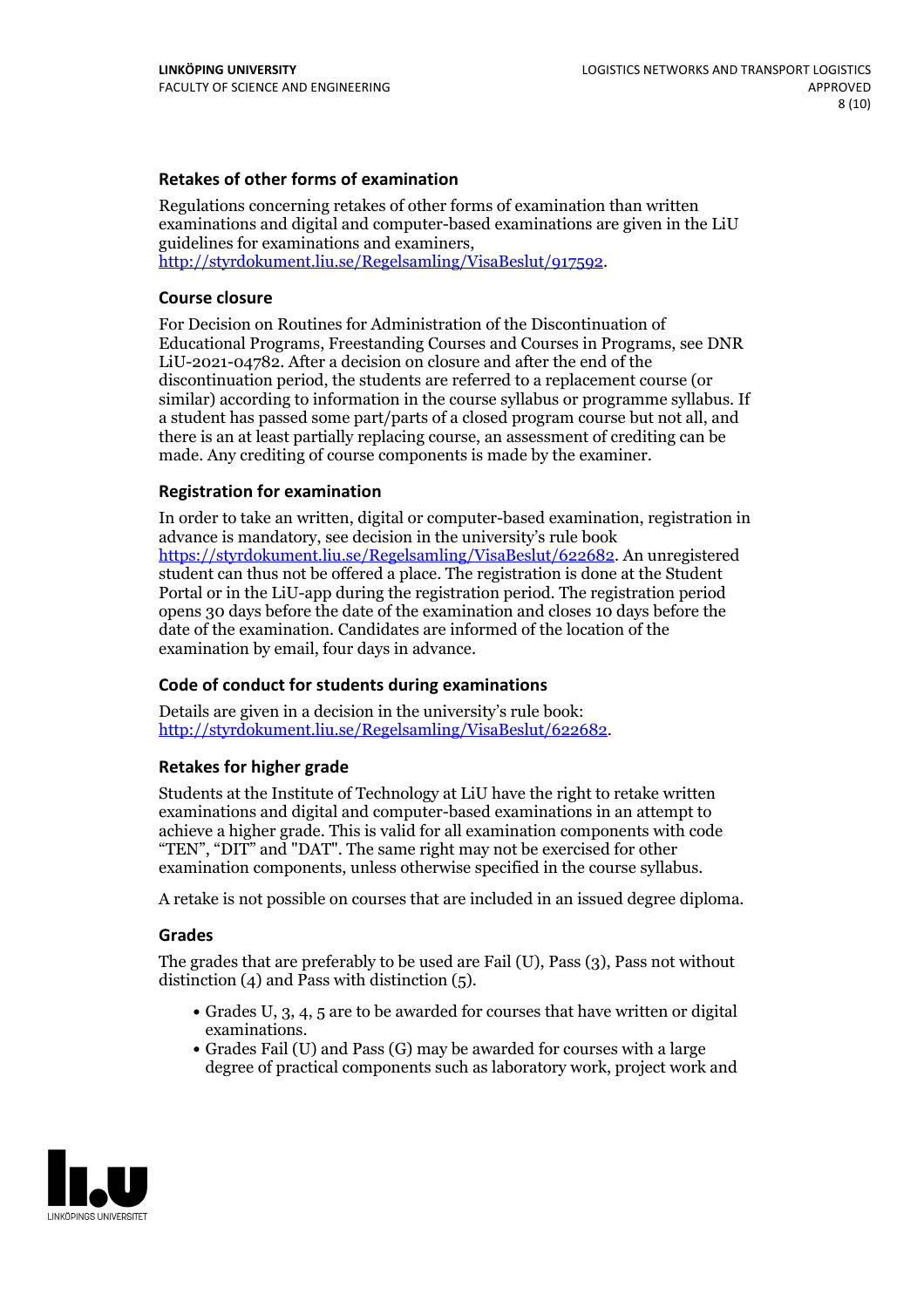group work.<br>• Grades Fail (U) and Pass (G) are to be used for degree projects and other independent work.

### **Examination components**

The following examination components and associated module codes are used at the Faculty of Science and Engineering:

- Grades U, 3, 4, 5 are to be awarded for written examinations (TEN) and
- digital examinations (DIT).<br>• Examination components for which the grades Fail (U) and Pass (G) may be awarded are laboratory work (LAB), project work (PRA), preparatory written examination (KTR), digital preparatory written examination (DIK), oral examination (MUN), computer-based examination (DAT), home
- assignment (HEM), and assignment (UPG).<br>• Students receive grades either Fail (U) or Pass (G) for other examination components in which the examination criteria are satisfied principally through active attendance such as tutorial group (BAS) or examination item
- (MOM).<br>• Grades Fail (U) and Pass (G) are to be used for the examination components Opposition (OPPO) and Attendance at thesis presentation (AUSK) (i.e. part of the degree project).

In general, the following applies:

- 
- Mandatory course components must be scored and given <sup>a</sup> module code. Examination components that are not scored, cannot be mandatory. Hence, it is voluntary to participate in these examinations, and the voluntariness must be clearly stated. Additionally, if there are any associated conditions to
- the examination component, these must be clearly stated as well.<br>• For courses with more than one examination component with grades U,3,4,5, it shall be clearly stated how the final grade is weighted.

For mandatory components, the following applies (in accordance with the LiU Guidelines for education and examination for first-cycle and second-cycle education at Linköping University,<br>[http://styrdokument.liu.se/Regelsamling/VisaBeslut/917592\)](http://styrdokument.liu.se/Regelsamling/VisaBeslut/917592):

If special circumstances prevail, and if it is possible with consideration of the nature of the compulsory component, the examiner may decide to replace the compulsory component with another equivalent component.

For possibilities to alternative forms of examinations, the following applies (in accordance with the LiU Guidelines for education and examination for first-cycle [http://styrdokument.liu.se/Regelsamling/VisaBeslut/917592\)](http://styrdokument.liu.se/Regelsamling/VisaBeslut/917592):

If the LiU coordinator for students with disabilities has granted a student the right to an adapted examination for a written examination in an examination hall, the student has the right to it.